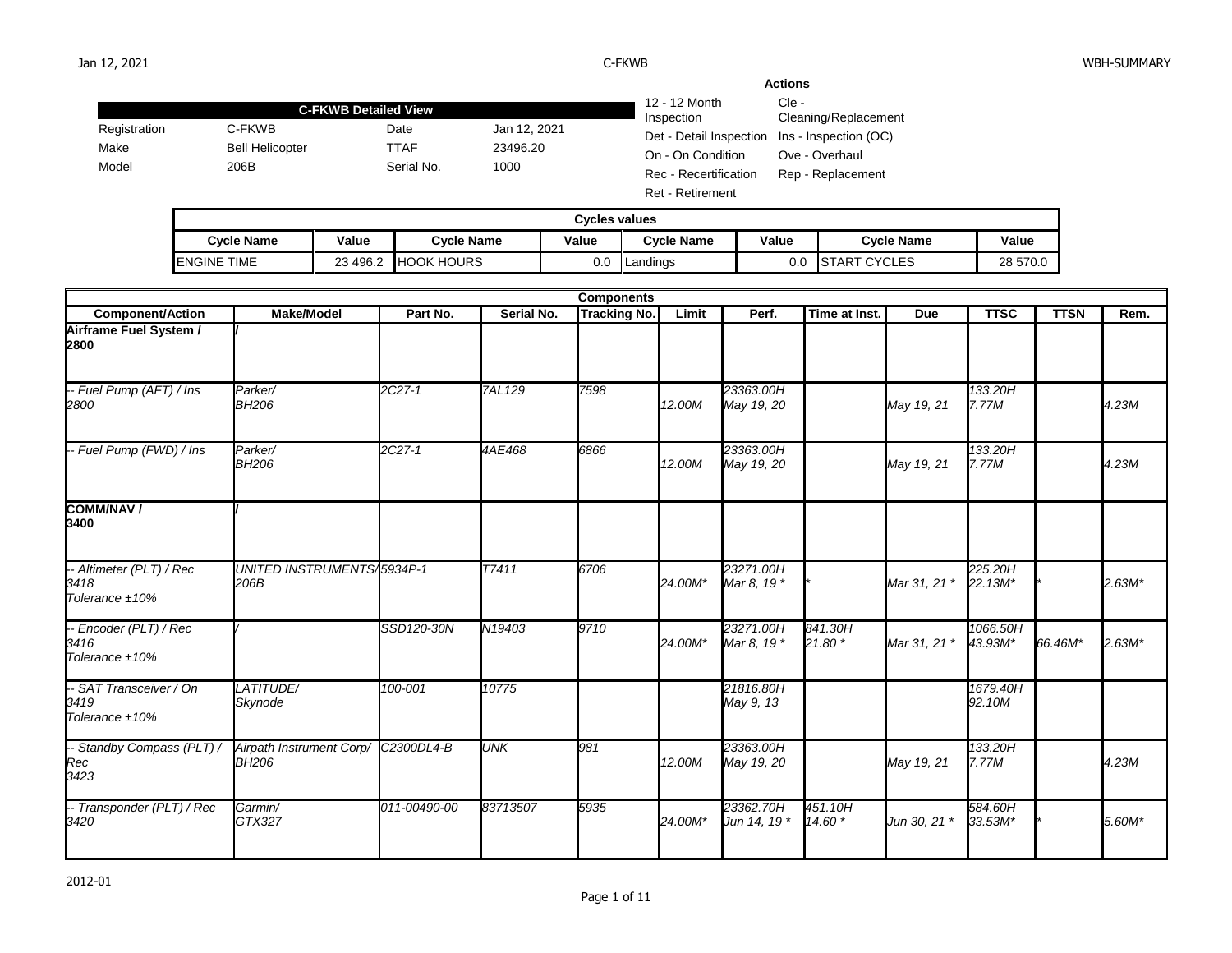| Jan 12, 2021                                                                                                  |                                |                |              | C-FKWB              |                      |                         |                |                         |                   |             | WBH-SUMMARY |
|---------------------------------------------------------------------------------------------------------------|--------------------------------|----------------|--------------|---------------------|----------------------|-------------------------|----------------|-------------------------|-------------------|-------------|-------------|
|                                                                                                               |                                |                |              | <b>Components</b>   |                      |                         |                |                         |                   |             |             |
| <b>Component/Action</b>                                                                                       | <b>Make/Model</b>              | Part No.       | Serial No.   | <b>Tracking No.</b> | Limit                | Perf.                   | Time at Inst.  | <b>Due</b>              | <b>TTSC</b>       | <b>TTSN</b> | Rem.        |
| <b>Emergency Equipment /</b>                                                                                  |                                |                |              |                     |                      |                         |                |                         |                   |             |             |
| - CO Detector (cabin) / Ret<br>2510                                                                           | ECF/BHT/<br>ALL                | <b>NOCO-18</b> |              | 6304                | 12.00M               | 23363.00H<br>May 19, 20 |                | May 19, 21              | 133.20H<br>7.77M  |             | 4.23M       |
| -- ELT (cabin) / Rec<br>2562<br>Tolerance ±10%                                                                | Kannad/<br><b>INTEGRA AF-H</b> | S1852501-02    | LX1101364130 | 17303               | 12.00M               | 23428.00H<br>Jul 27, 20 | 41.00H<br>0.60 | Jul 9, 21               | 109.20H<br>6.10M  |             | 5.90M       |
| -- Fire Extinguisher (cabin) /<br>Det<br>2522                                                                 | Amerex/<br>Halotron            | <b>HAL125</b>  | B-10809421   | 9695                | 12.00M               | 23363.00H<br>May 19, 20 |                | May 19, 21              | 133.20H<br>7.77M  |             | 4.23M       |
| -- First Aid Kit (cabin) / Rec<br>2560<br>Tolerance ±10%                                                      | St.John Ambulance/<br>soft     | AOSH-SOFT      | 1000         |                     | 12.00M               | 23363.00H<br>May 19, 20 |                | May 19, 21              | 133.20H<br>7.77M  |             | 4.23M       |
| -- Seat Belt assy (CREW) /<br>On<br>2520                                                                      | PACSCIENT/<br><b>BH206</b>     | 1101021-4      |              |                     |                      | Dec 4, 02               |                |                         | 217.27M           |             |             |
| - Seat Belt assy (PAX) / On<br>2520                                                                           | AMSAFE/<br><b>BH206</b>        | 501819-427     |              |                     |                      | Oct 21, 99              |                |                         | 254.70M           |             |             |
| -- Survival Kit / Rec<br>2560                                                                                 | Survie Saguenay/<br>206B       | 2X5            | 000377       | 2862                | 12.00M               | 23363.00H<br>May 19, 20 |                | May 19, 21              | 133.20H<br>7.77M  |             | 4.23M       |
| Engine /<br><b>Cycle Name: START</b><br><b>CYCLES</b>                                                         |                                |                |              |                     |                      |                         |                |                         |                   |             |             |
| - Bleed Valve (ENG) / Ove<br>7322                                                                             | RR/<br>250-C20                 | 23053176       | FF19054      | 10045               | 1500.00H             | 23016.70H<br>Jul 25, 17 | 0.00H          | 24516.70H               | 479.50H<br>41.57M |             | 1020.50H    |
| - Compressor Assy (ENG) /<br>Ove:<br>7230<br><b>Cycle Name: START</b><br><b>CYCLES</b><br><< Not Installed >> | RR/<br>250-C20B                | 890550         |              |                     | 3500.00H<br>9150.00C |                         |                | Dec 23, 20 <sup>*</sup> |                   |             | $-0.63M*$   |
| - Engine Assy / On<br>7200<br>*Linked AD: CF-90-03 R2                                                         | Rolls Royce/<br>250-C20        | 6853341        | CAE-820746   |                     |                      | 0.00H                   |                |                         | 23496.20H         |             |             |
| -- Engine Oil (ENG) / Rep                                                                                     | Exxon/                         |                |              |                     |                      | 300.00H 23363.00H       |                | 23663.00H               | 133.20H           |             | 166.80H     |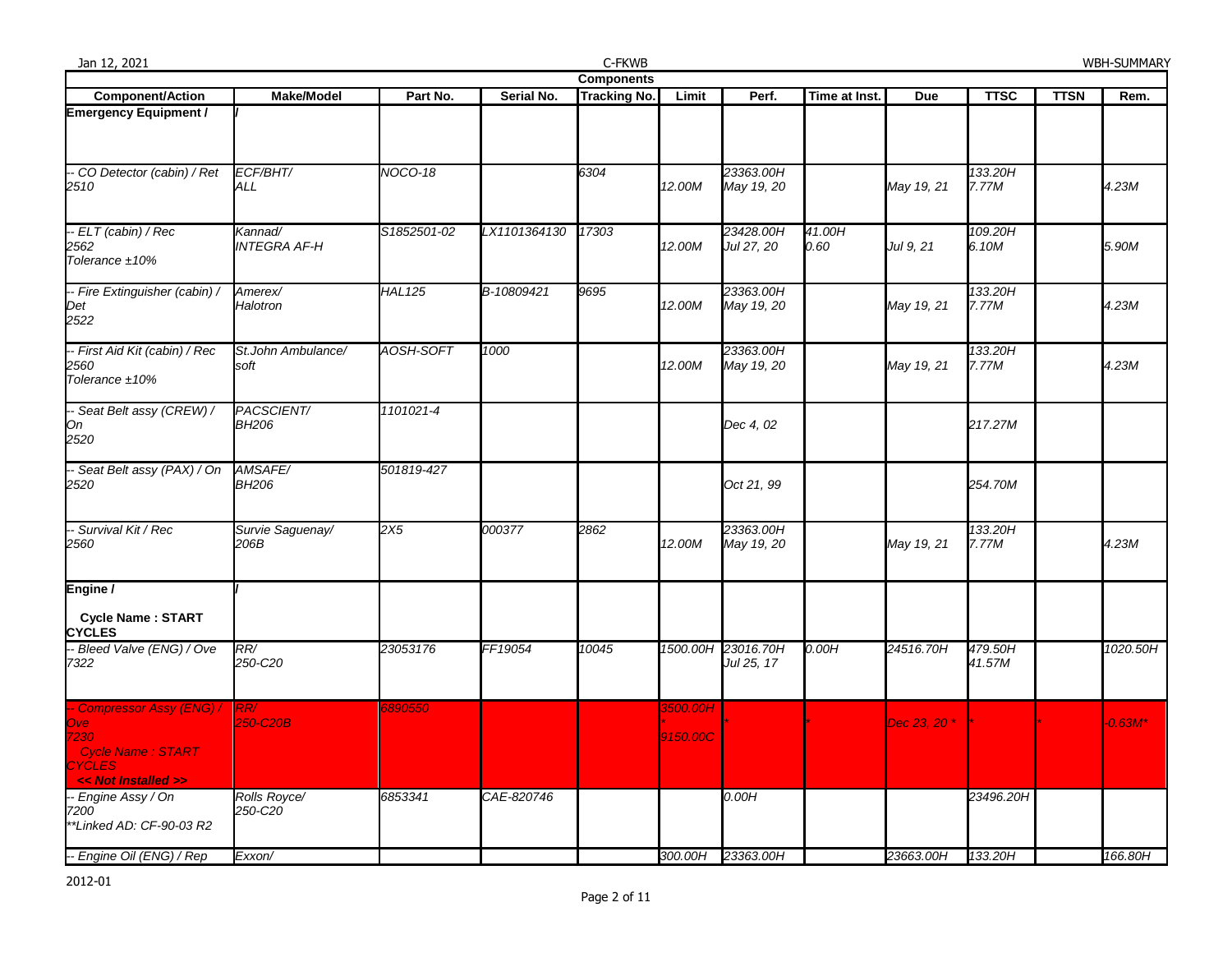| Jan 12, 2021                                                                                                              |                              |                         |                      | C-FKWB              |                   |                                              |                              |                         |                                |                  | <b>WBH-SUMMARY</b> |
|---------------------------------------------------------------------------------------------------------------------------|------------------------------|-------------------------|----------------------|---------------------|-------------------|----------------------------------------------|------------------------------|-------------------------|--------------------------------|------------------|--------------------|
|                                                                                                                           |                              |                         |                      | <b>Components</b>   |                   |                                              |                              |                         |                                |                  |                    |
| <b>Component/Action</b>                                                                                                   | <b>Make/Model</b>            | Part No.                | Serial No.           | <b>Tracking No.</b> | Limit             | Perf.                                        | Time at Inst.                | Due                     | <b>TTSC</b>                    | <b>TTSN</b>      | Rem.               |
| 7900                                                                                                                      | <b>MOBIL 254</b>             |                         |                      |                     | 12.00M            | May 19, 20                                   |                              | May 19, 21              | 7.77M                          |                  | 4.23M              |
| -- Facet Scavenge Oil Filter /<br>Rep<br>7900<br>Tolerance ±10%                                                           | Facet/<br>206B               | 038088-08               |                      |                     | 300.00H<br>12.00M | 23363.00H<br>May 19, 20                      |                              | 23663.00H<br>May 19, 21 | 133.20H<br>7.77M               | 133.20H<br>7.77M | 166.80H<br>4.23M   |
| -- Fuel Control Unit (ENG) /<br>Ove<br>7322<br>*Linked AD: CEB-1089                                                       | RR/<br>250-C20               | 23070606                | <b>BR56858</b>       | 1572                |                   | 2500.00H* 22131.00H*<br>Nov 16, 13           | 1160.00H*                    | 23671.00H*              | 2525.20H*<br>85.87M            |                  | 174.80H*           |
| -- Fuel Filter (ENG) / Rep<br>7211                                                                                        | Purolator/<br>250-C20        | 038072-05               |                      |                     | 300.00H           | 23362.70H<br>Jun 14, 19                      |                              | 23662.70H               | 133.50H<br>18.93M              |                  | 166.50H            |
| <mark>-- Fuel Nozzle (ENG) / Ove</mark><br>7313                                                                           | RR/<br>250-C20               | 23077068                | <mark>AG88583</mark> | 65                  |                   | <mark>Jul 27, 20</mark>                      |                              | 23631.00H*              | 68.20H*<br>5.50M               |                  | 134.80H*           |
| -- Fuel Pump (ENG) / Ove<br>7314                                                                                          | TRW Inc/<br>C20              | 386500-5                | T101784              | 7480                | 4000.00H          | 22605.20H<br>Jul 25, 15                      | 2254.80H                     | 24350.40H               | 3145.80H<br>65.57M             |                  | 854.20H            |
| - Gearbox Assy. (ENG) / On Rolls Royce/<br>7210                                                                           | 250-C20B                     | 6886442                 | CAG-31610F           |                     |                   | 20014.70H<br>Oct 3, 07                       | 1187.10H                     |                         | 4668.60H<br>159.30M            | 22239.90H        |                    |
| -- Oil filter (gearbox) / Rep<br>7211                                                                                     | PMA<br>250-C20               | 6870032                 |                      |                     | 600.00H           | 23084.50H<br>Sep 22, 17                      |                              | 23684.50H               | 411.70H<br>39.67M              |                  | 188.30H            |
| -- PT Governor (ENG) / Ove<br>7323                                                                                        | RR/<br>250-C20               | 23065121                | BR32102              | 14057               |                   | 2000.00H 23362.70H<br>Jun 14, 19             | 7.60H                        | 25355.10H               | 141.10H<br>18.93M              | 141.10H          | 1858.90H           |
| -- Starter-Generator (ENG) /<br><b>Ove</b><br>2435<br>Tolerance ±10%                                                      | <b>BHT/</b><br>206B          | 23032-027               | 17177                | 7330                |                   | 1000.00Н 22581.80Н<br>Jul 5, 15              |                              | 23581.80H               | 914.40H<br>66.23M              |                  | 85.60H             |
| -- Turbine Assembly (ENG) /<br><b>Ove</b><br>7250<br>*Linked AD: CEB-1158 R3<br><b>Cycle Name: START</b><br><b>CYCLES</b> | <b>RR/Bendix/</b><br>250-C20 | 23038241                | CAT-26009            | 5023                |                   | 3500.00H 22356.40H<br>Oct 7, 14<br>26958.00C | 2226.10H<br>12.00<br>607.00C | 23630.30H               | 3365.90H<br>87.17M<br>2219.00C |                  | 134.10H            |
| <b>Hydraulics Group /</b><br>2900                                                                                         |                              |                         |                      |                     |                   |                                              |                              |                         |                                |                  |                    |
| -- Hyd Pump & Reservoir / On Romec/<br>2913                                                                               | <b>BHT</b>                   | 206-076-022-101 BD01603 |                      | 3886                |                   | 22427.70H<br>Mar 12, 15                      |                              |                         | 1068.50H<br>70.00M             |                  |                    |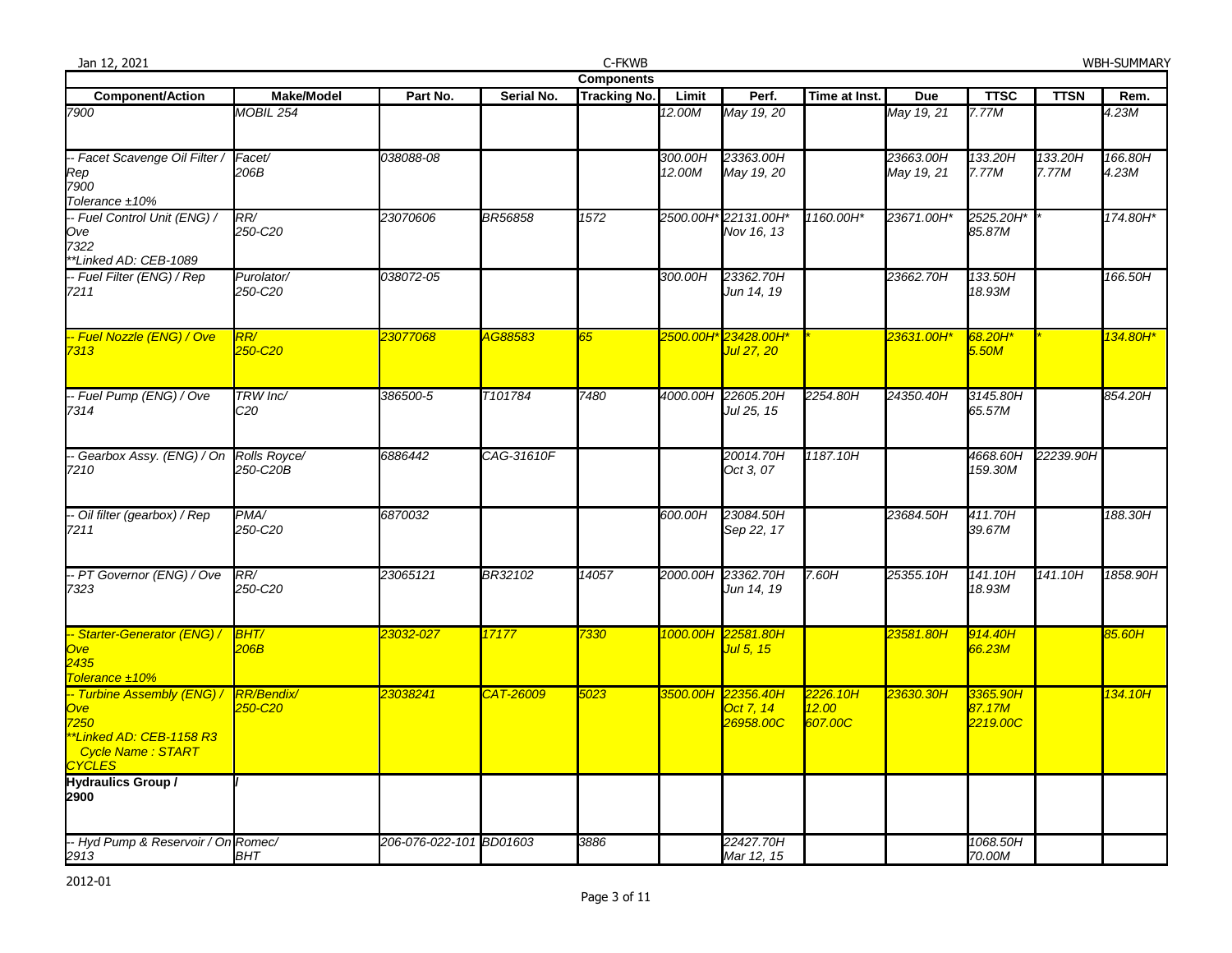| Jan 12, 2021                                      |                           |                            |            | C-FKWB              |           |                                  |                   |            |                     |                   | WBH-SUMMARY |  |  |
|---------------------------------------------------|---------------------------|----------------------------|------------|---------------------|-----------|----------------------------------|-------------------|------------|---------------------|-------------------|-------------|--|--|
|                                                   | <b>Components</b>         |                            |            |                     |           |                                  |                   |            |                     |                   |             |  |  |
| <b>Component/Action</b>                           | <b>Make/Model</b>         | Part No.                   | Serial No. | <b>Tracking No.</b> | Limit     | Perf.                            | Time at Inst.     | <b>Due</b> | <b>TTSC</b>         | <b>TTSN</b>       | Rem.        |  |  |
| -- Hyd Servo (Centre) / Ove<br>6730               | BHT/<br>206B              | 206-076-031-013 9676       |            | 5000                |           | 3600.00H 22040.60H<br>Sep 11, 13 | 0.00H             | 25640.60H  | 1455.60H<br>88.03M  |                   | 2144.40H    |  |  |
| -- Hyd Servo (Left) / Ove<br>6730                 | BHT/<br>206B              | 206-076-031-013 4491       |            | 1628                | 3600.00H  | 22466.70H<br>Apr 29, 15          |                   | 26066.70H  | 1029.50H<br>68.43M  |                   | 2570.50H    |  |  |
| -- Hyd Servo (Right) / Ove<br>6730                | BHT/<br>206B              | 206-076-031-013 416        |            | 1348                |           | 3600.00H 21266.70H<br>Oct 20, 11 |                   | 24866.70H  | 2229.50H<br>110.73M |                   | 1370.50H    |  |  |
| -- Hydraulic Filter / Cle<br>2913                 | BHT/<br>206B              | 206-076-034-003 7364269756 |            | 9822                | 300.00H   | 23362.70H<br>Jun 14, 19          |                   | 23662.70H  | 133.50H<br>18.93M   |                   | 166.50H     |  |  |
| -- Hydraulic Fluid / Rep<br>2913                  | Royco/<br>206B            | 756(MIL-H-5606)            |            |                     | 300.00H   | 23285.50H<br>Apr 14, 19          |                   | 23585.50H  | 210.70H<br>20.93M   |                   | 89.30H      |  |  |
| -- Servo Actuator Support /<br>Ret<br>6730        | BHT/<br>206B              | 206-001-520-5              | 11995      |                     | 10000.00H |                                  |                   |            |                     |                   |             |  |  |
| Main Rotor Head Group /<br>6200                   |                           |                            |            |                     |           |                                  |                   |            |                     |                   |             |  |  |
| - Blade, Main Rotor (Blue) /<br>Ret<br>6210       | BHT/<br><b>BH206B</b>     | 206-010-200-137 A-8280     |            | 2143                | 5000.00H  | 22898.80H<br>Jan 12, 17          | 1782.30H          | 26116.50H  | 2379.70H<br>48.00M  | 2379.70H          | 2620.30H    |  |  |
| - Blade, Main Rotor (Red) /<br>Ret<br>6210        | BHT/<br><b>BH206B</b>     | 206-010-200-137 A-8269     |            | 2144                |           | 5000.00H 22898.80H<br>Jan 12, 17 | 1782.30H<br>43.00 | 26116.50H  | 2379.70H<br>91.00M  | 2379.70H 2620.30H |             |  |  |
| -- Main Rotor Hub Assy. / Ove BHT/<br>6220        | <b>BH206B</b>             | 206-011-100-021 MDLM-0142  |            | 1594                | 1200.00H  | 22898.80H<br>Jan 12, 17          | 99.20H            | 23999.60H  | 696.60H<br>48.00M   |                   | 503.40H     |  |  |
| <b>OPS Equipment /</b>                            |                           |                            |            |                     |           |                                  |                   |            |                     |                   |             |  |  |
| Battery (airframe) / Rep<br>2410<br>Tolerance ±0% | CONCORDE/<br><b>BH206</b> | <b>RG206</b>               | 40952881   | 13971               | 48.00M    | 23362.70H<br>Jun 14, 19          |                   | Jun 14, 23 | 133.50H<br>18.93M   |                   | 29.07M      |  |  |
| -- Cargo Hook Assy / Ove                          | ONBOARD/                  | 528-010-04                 | 507        | 8890                |           | 22744.40H                        |                   |            | 751.80H             |                   |             |  |  |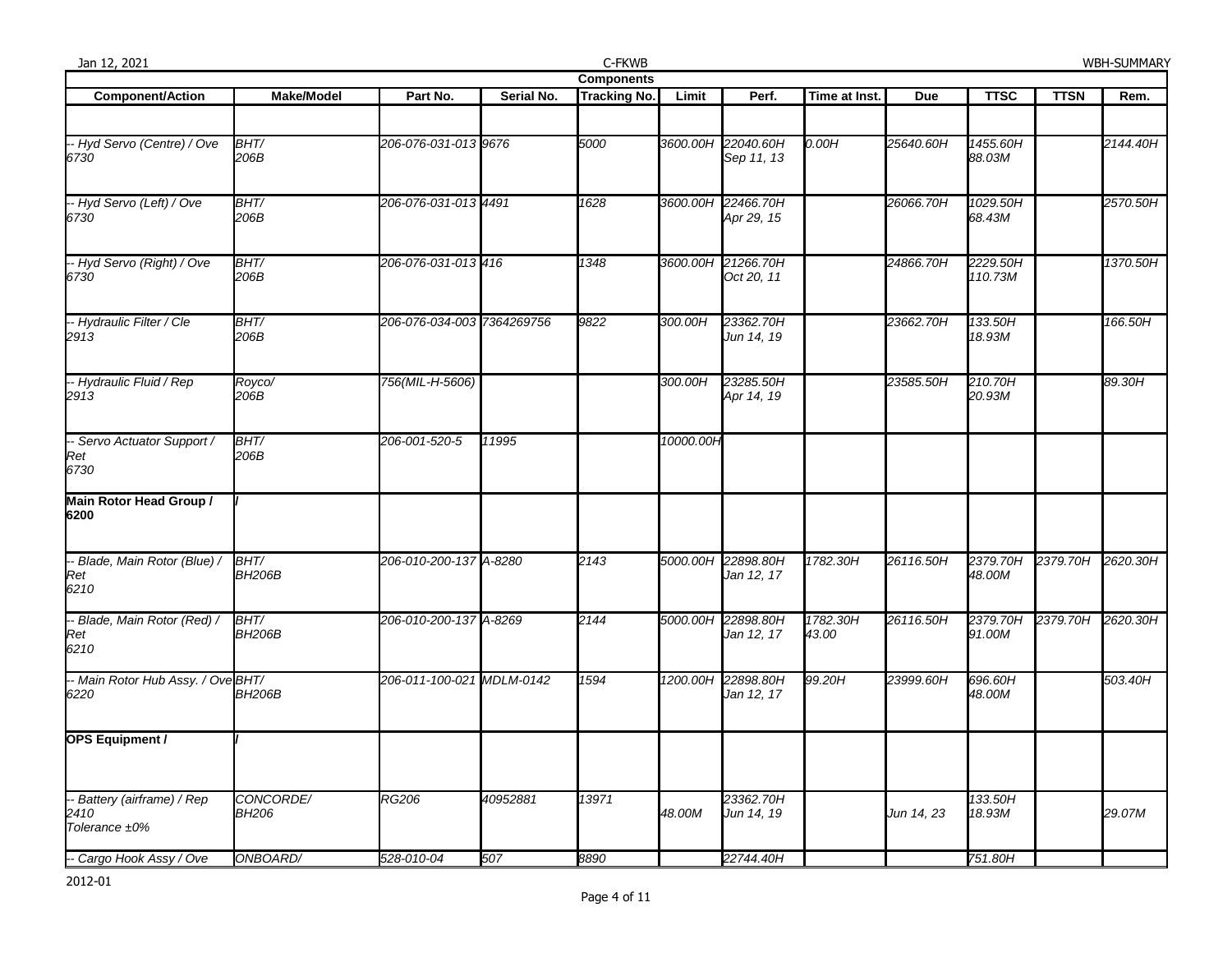| Jan 12, 2021                                                                |                   |                           |                 | C-FKWB              |                          |                                  |                   |                           |                                              |                    | <b>WBH-SUMMARY</b>      |
|-----------------------------------------------------------------------------|-------------------|---------------------------|-----------------|---------------------|--------------------------|----------------------------------|-------------------|---------------------------|----------------------------------------------|--------------------|-------------------------|
|                                                                             |                   |                           |                 | <b>Components</b>   |                          |                                  |                   |                           |                                              |                    |                         |
| <b>Component/Action</b>                                                     | <b>Make/Model</b> | Part No.                  | Serial No.      | <b>Tracking No.</b> | Limit                    | Perf.                            | Time at Inst.     | <b>Due</b>                | <b>TTSC</b>                                  | <b>TTSN</b>        | Rem.                    |
| 2551<br>Cycle Name: HOOK<br><b>HOURS</b><br>Tolerance ±10%                  | 206B              |                           |                 |                     | 60.00M<br>1000.00C 0.00C | Apr 23, 16                       |                   | Apr 23, 21<br>1000.00C    | 56.63M<br>0.00C                              |                    | 3.37M<br>1000.00C       |
| - Casey Heater Motor (AFT) / DYNAMIC AIR/<br>Ove:<br>2100<br>Tolerance ±10% | <b>M3416AW</b>    | C <sub>175R-3</sub>       | 48              | 5875                | 600.00H<br>24.00M*       | 23055.70H<br>Aug 19, 17 *        | 0.00H             | 23655.70H<br>Dec 30, 20 * | 440.50H<br>$40.77M*$                         |                    | 159.50H<br>$-0.40M^{*}$ |
| -- Float Landing Gear / On<br>2599<br>Tolerance ±10%                        | BHT/<br>206B      | 206-706-008-13            | 07003&07006     | 2086                |                          | 22876.60H<br>Sep 19, 16          |                   |                           | 619.60H<br>51.77M                            |                    |                         |
| -- SPOT Annual / 12<br>2500                                                 | SPOTS/<br>206B    | <b>WBH-13</b>             | 0-8273220       |                     | 12.00M                   | 23363.00H<br>May 19, 20          | 0.00              | May 19, 21                | 133.20H<br>7.77M                             |                    | 4.23M                   |
| <b>Power Train Components /</b>                                             |                   |                           |                 |                     |                          |                                  |                   |                           |                                              |                    |                         |
| -- Freewheel Assembly / Ove BHT/<br>6310                                    | <b>BH206B</b>     | 206-040-270-003 BHB-10283 |                 | 1573                |                          | 3000.00H 23444.80H<br>Aug 24, 20 | 1517.30H<br>85.37 | 24927.50H                 | 1568.70H<br>89.97M                           |                    | 1431.30H                |
| -- Main Driveshaft Assy / Det<br>6310<br>Tolerance $±10\%$                  | BHT/<br>206B      | 206-040-015-103 A-1881    |                 | 3524                | 600.00H<br>12.00M        | 23363.00H<br>May 19, 20          |                   | 23963.00H<br>May 19, 21   | 133.20H<br>7.77M                             | 133.20H<br>7.77M   | 466.80H<br>4.23M        |
| - Mast Assembly / Ove<br>6230                                               | BHT/<br>206B      | 206-040-002-111 NFS-7946  |                 | 3527                | 3000.00H                 | 22024.30H<br>Sep 1, 13           | 0.00H             | 25024.30H                 | 1471.90H<br>88.37M                           |                    | 1528.10H                |
| -- Tail Rotor Driveshaft (Long BHT/<br>Shaft ONLY) / Det<br>6510            | 206B              | 206-040-301               | <b>BTFS-339</b> |                     | 1200.00H                 | 22356.40H<br>Oct 8, 14           |                   | 23556.40H                 | <mark>1139.80H</mark><br><mark>75.13M</mark> |                    | 60.20H                  |
| -- Transmission (MRGB) /<br>Ove<br>6320                                     | BHT/<br>206B      | 206-040-002-025 BKW-11214 |                 | 2063                | 4500.00H                 | 22024.30H<br>Sep 1, 13           | 1508.90H          | 25015.40H                 | 2980.80H<br>88.37M                           | 13868.70H 1519.20H |                         |
| -- Transmission Oil/Filter /<br>Rep<br>6320                                 | BHT/<br>206B      |                           |                 |                     | 200.00H<br>12.00M        | 23363.00H<br>May 19, 20          |                   | 23563.00H<br>May 19, 21   | 133.20H<br>7.77M                             |                    | 66.80H<br>4.23M         |
| <b>Swashplate &amp; Support</b><br>Group/                                   |                   |                           |                 |                     |                          |                                  |                   |                           |                                              |                    |                         |
| -- Lower Collective Tube / Ret BHT/<br>6710                                 | 206B              | 206-001-194-001 USFS-2238 |                 |                     | 4800.00H                 | 19025.10H                        | 0.00H             | 23825.10H                 | 4471.10H                                     |                    | 328.90H                 |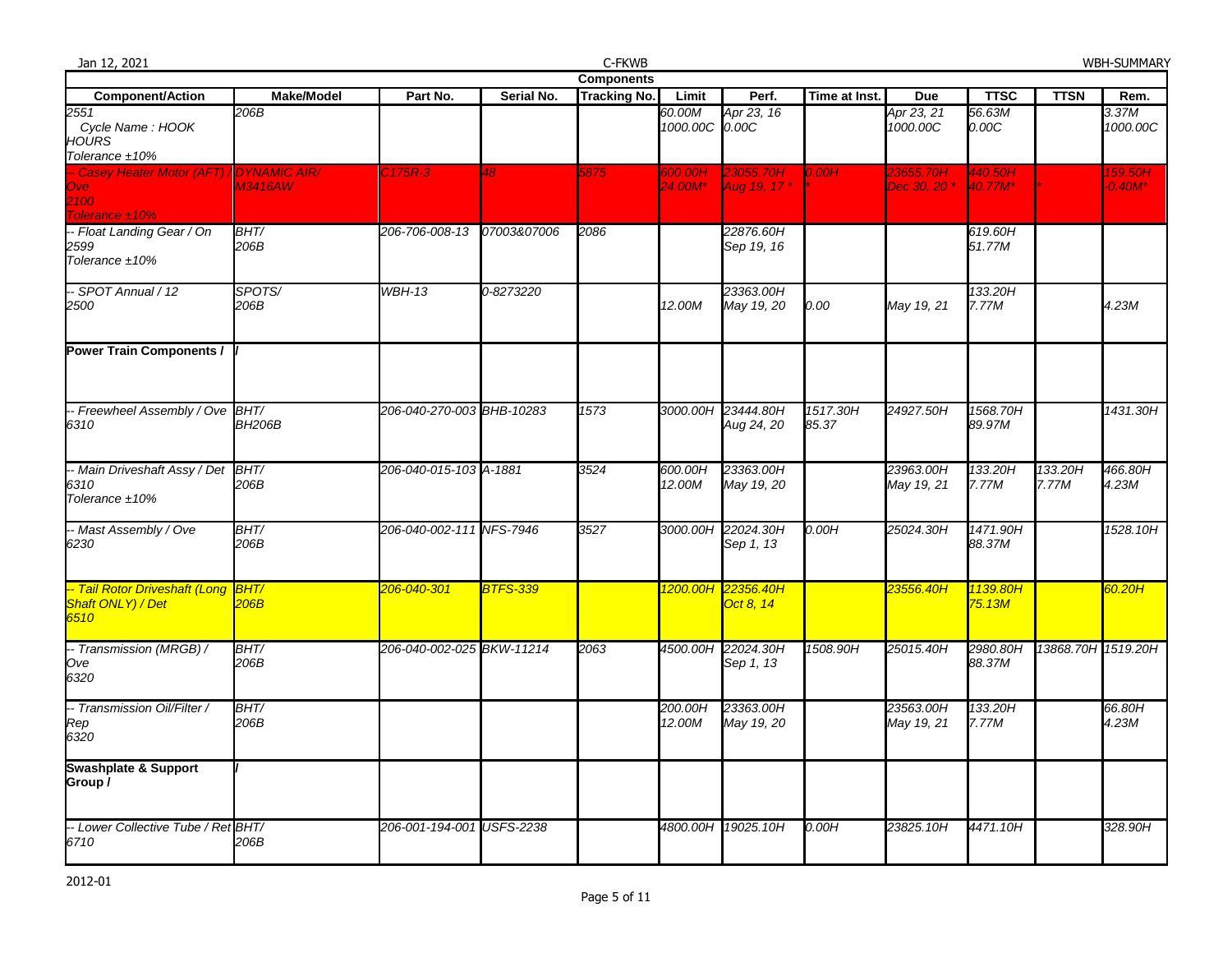| C-FKWB<br>Jan 12, 2021                       |                       |                            |            |                     |          |                                  |                   |           |                    | <b>WBH-SUMMARY</b> |          |
|----------------------------------------------|-----------------------|----------------------------|------------|---------------------|----------|----------------------------------|-------------------|-----------|--------------------|--------------------|----------|
|                                              |                       |                            |            | <b>Components</b>   |          |                                  |                   |           |                    |                    |          |
| <b>Component/Action</b>                      | <b>Make/Model</b>     | Part No.                   | Serial No. | <b>Tracking No.</b> | Limit    | Perf.                            | Time at Inst.     | Due       | <b>TTSC</b>        | <b>TTSN</b>        | Rem.     |
| -- Swashplate Assembly /<br>Ove<br>6710      | BHT/<br><b>BH206</b>  | 206-010-450-113 JIJG-08062 |            | 2652                | 4800.00H | 22898.80H<br>Jan 12, 17          | 2758.80H<br>45.46 | 24940.00H | 3356.20H<br>93.46M | 13964.10H 1443.80H |          |
| Tail Rotor Group /                           |                       |                            |            |                     |          |                                  |                   |           |                    |                    |          |
| -- Tail Rotor Blade (Blank) /<br>Ret<br>6400 | BHT/<br>206B          | 206-016-201-137            |            |                     |          | 2500.00H 22154.90H<br>Mar 22, 14 | 264.10H           | 24390.80H | 1605.40H<br>81.67M |                    | 894.60H  |
| -- Tail Rotor Gearbox / Ove<br>6520          | BHT/<br><b>BH206B</b> | 206-040-400-105 ALO-10633  |            | 1048                |          | 6000.00H 22154.90H<br>Mar 22, 14 |                   | 28154.90H | 1341.30H<br>81.67M |                    | 4658.70H |
| -- Tail Rotor Gearbox Oil /<br>Rep<br>6520   | <b>BHT/</b><br>206B   | MOBILJET254                |            |                     | 100.00H  | 23444.80H<br>Aug 24, 20          |                   | 23544.80H | 51.40H<br>4.60M    |                    | 48.60H   |
| -- Tail Rotor Hub Assy. / Ove<br>6420        | BHT/<br>206B          | 206-011-810-117 GDLG-09599 |            | 2695                |          | 2400.00H 22154.90H<br>Mar 22, 14 | 322.10H<br>9.77   | 24232.80H | 1663.40H<br>91.44M | 13900.30H 736.60H  |          |

" \* " indicates that a Manual Next Due is set.

|                                          | <b>Recurring AD's</b>                                                                                                                                               |             |                   |                         |                         |                  |                   |  |  |  |  |  |  |
|------------------------------------------|---------------------------------------------------------------------------------------------------------------------------------------------------------------------|-------------|-------------------|-------------------------|-------------------------|------------------|-------------------|--|--|--|--|--|--|
| AD No.                                   | <b>Description</b>                                                                                                                                                  | <b>Type</b> | Limit             | Perf.                   | <b>Due</b>              | <b>TTSC</b>      | Rem.              |  |  |  |  |  |  |
| 206-20-139 Rev A<br>Airframe             | SEGMENTED TAIL ROTOR DRIVESHAFTS 206-040-330-003/-101,<br>206-040-931-009/-011/-101/-103 206-040-365-101/-105/-121/-123<br>WITH BONDED ADAPTERS, PROOF LOAD TEST OF | Recur       | 300.00H<br>12.00M | 23479.60H<br>Nov 16, 20 | 23779.60H<br>Nov 16, 21 | 16.60H<br>1.87M  | 283.40H<br>10.13M |  |  |  |  |  |  |
| CF-2013-28<br>Airframe<br>28             | Decal - Fuel Cell Vent S/B Ref: TECHNICAL BULLETIN 206-95-156<br>REV A.                                                                                             | Recur       | 300.00H<br>12.00M | 23363.00H<br>May 19, 20 | 23663.00H<br>May 19, 21 | 133.20H<br>7.77M | 166.80H<br>4.23M  |  |  |  |  |  |  |
| CF-1995-17R2<br>Airframe<br>32           | Crosstube Assemblies S/B Ref: AA-ASB 94045/94046.                                                                                                                   | Recur       | 300.00H<br>12.00M | 23363.00H<br>May 19, 20 | 23663.00H<br>May 19, 21 | 133.20H<br>7.77M | 166.80H<br>4.23M  |  |  |  |  |  |  |
| CF-90-03 R2<br>Airframe<br>Tolerance ±0% | 150H/12M Muff Heater-Inspection - CF-90-03R2 EXHAUST TYPE<br>CABIN AND COCKPIT HEATERS. Engine Assy CAE-820746                                                      | Recur       | 100.00H<br>12.00M | 23444.80H<br>Aug 24, 20 | 23544.80H<br>Aug 24, 21 | 51.40H<br>4.60M  | 48.60H<br>7.40M   |  |  |  |  |  |  |
| Airframe<br>6300                         | ASB 206-14-132 Part III Freewheel Assy Oil Supply filter/restrictor cleaning. Freewheel Assembly BMB-10283 Recur                                                    |             | 100.00H<br>12.00M | 23444.80H<br>Aug 24, 20 | 23544.80H<br>Aug 24, 21 | 51.40H<br>4.60M  | 48.60H<br>7.40M   |  |  |  |  |  |  |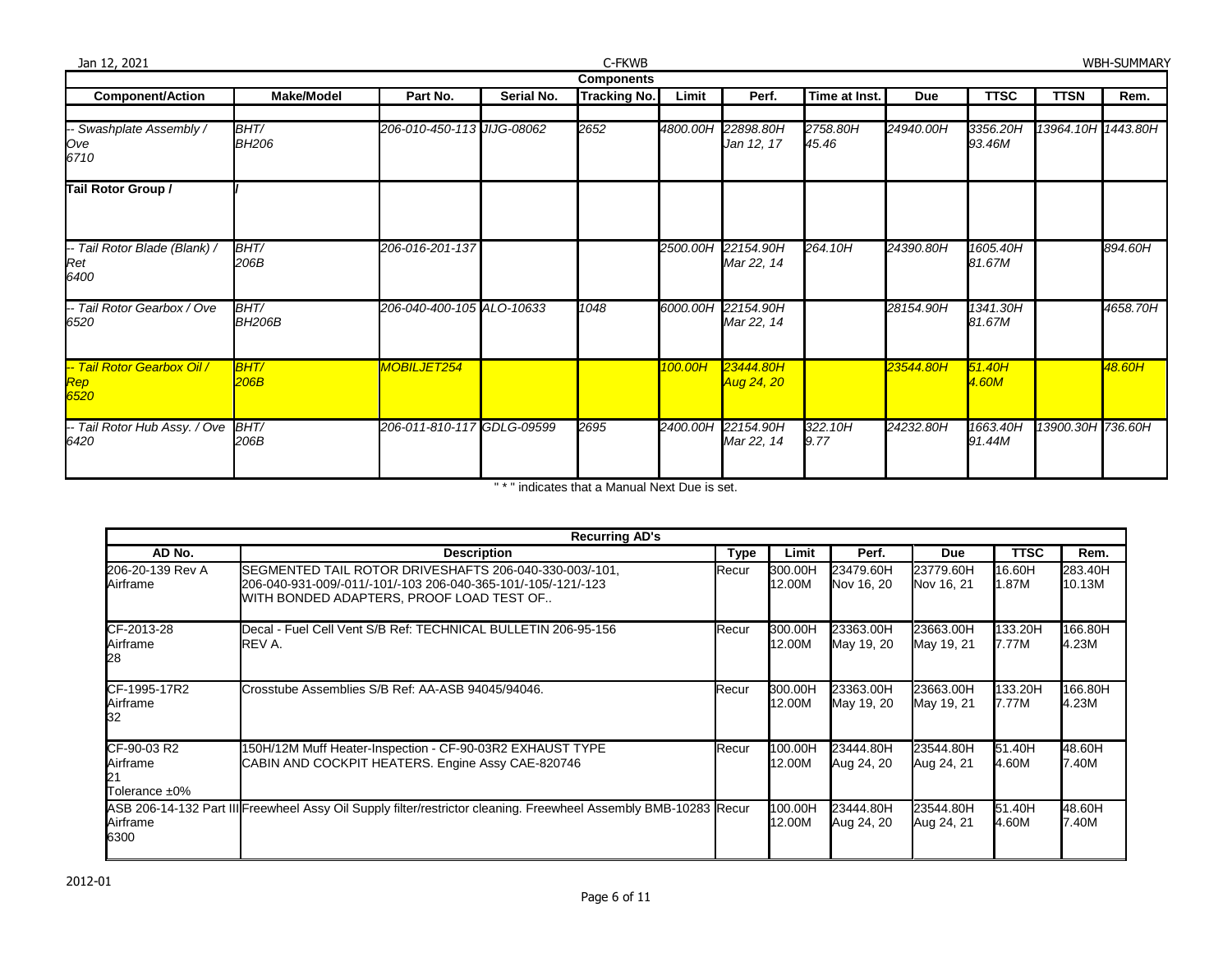| Jan 12, 2021                                    | C-FKWB<br><b>Recurring AD's</b>                                                                       |               |                   |                                |                   |                          | <b>WBH-SUMMARY</b> |
|-------------------------------------------------|-------------------------------------------------------------------------------------------------------|---------------|-------------------|--------------------------------|-------------------|--------------------------|--------------------|
| AD No.                                          | <b>Description</b>                                                                                    | Type          | Limit             | Perf.                          | Due               | TTSC                     | Rem.               |
| <b>AAIR</b><br><b>Airframe</b><br>Tolerance ±0% | Submit AAIR.                                                                                          | <b>IRecur</b> | <b>12.00M</b>     | 23363.00H<br><b>Mar 12, 20</b> | <b>Mar 12, 21</b> | 133.20H<br><b>10.00M</b> | 2.00M              |
| ASB 260-20-140<br>Airframe<br>62                | MAIN ROTOR BLADES P/N 206-010-200-133 /-137 /-139 GRIP PLATES<br>AND ROOT END DOUBLERS, INSPECTION OF | <b>Recur</b>  | 100.00H<br>12.00M |                                |                   |                          |                    |

| <b>Inspections</b>                                                                 |          |                                  |            |                    |          |
|------------------------------------------------------------------------------------|----------|----------------------------------|------------|--------------------|----------|
| Inspection                                                                         | Limit    | Perf.                            | <b>Due</b> | <b>TTSC</b>        | Rem.     |
| BHT 3000 FH of Component Operation - T/R Gearbox Duplex Bearings<br>Tolerance ±10% | 3000.00H | 22154.90H<br>Mar 22, 14          | 25154.90H  | 1341.30H<br>81.67M | 1658.70H |
| RR 1750 FH 250-C20 Engine Inspection<br>Tolerance ±10%                             |          | 1750.00H 23185.80H<br>Jul 20, 18 | 24935.80H  | 310.40H<br>29.73M  | 1439.60H |
| BHT 1200 FH/24M T/R Control Tube Inspection                                        | 1200.00H | 23363.00H                        | 24563.00H  | 133.20H            | 1066.80H |
| Tolerance ±10%                                                                     | 24.00M   | May 19, 20                       | May 19, 22 | 7.77M              | 16.23M   |
| BHT 600 FH/12M Main Drivesahft Inspection                                          | 600.00H  | 23363.00H                        | 23963.00H  | 133.20H            | 466.80H  |
| Tolerance ±10%                                                                     | 12.00M   | May 19, 20                       | May 19, 21 | 7.77M              | 4.23M    |
| RR 600 FH 250-C20 Engine Inspection<br>Tolerance ±10%                              | 600.00H  | 23118.00H<br>Mar 26, 18          | 23718.00H  | 378.20H<br>33.53M  | 221.80H  |
| AAI 300 FH/12M Flitestep Insp                                                      | 300.00H  | 23363.00H                        | 23663.00H  | 133.20H            | 166.80H  |
| Tolerance ±10%                                                                     | 12.00M   | May 19, 20                       | May 19, 21 | 7.77M              | 4.23M    |
| AAI 300 FH/12M MLG Crosstube Insp                                                  | 300.00H  | 23363.00H                        | 23663.00H  | 133.20H            | 166.80H  |
| Tolerance ±10%                                                                     | 12.00M   | May 19, 20                       | May 19, 21 | 7.77M              | 4.23M    |
| BHT 300 FH/12M Airframe Inspection                                                 | 300.00H  | 23363.00H                        | 23663.00H  | 133.20H            | 166.80H  |
| Tolerance ±10%                                                                     | 12.00M   | May 19, 20                       | May 19, 21 | 7.77M              | 4.23M    |
| DART 300 FH/12M Bearpaw Insp                                                       | 300.00H  | 23363.00H                        | 23663.00H  | 133.20H            | 166.80H  |
| Tolerance ±10%                                                                     | 12.00M   | May 19, 20                       | May 19, 21 | 7.77M              | 4.23M    |
| DART 300 FH/12M MLG Skid Tube insp                                                 | 300.00H  | 23363.00H                        | 23663.00H  | 133.20H            | 166.80H  |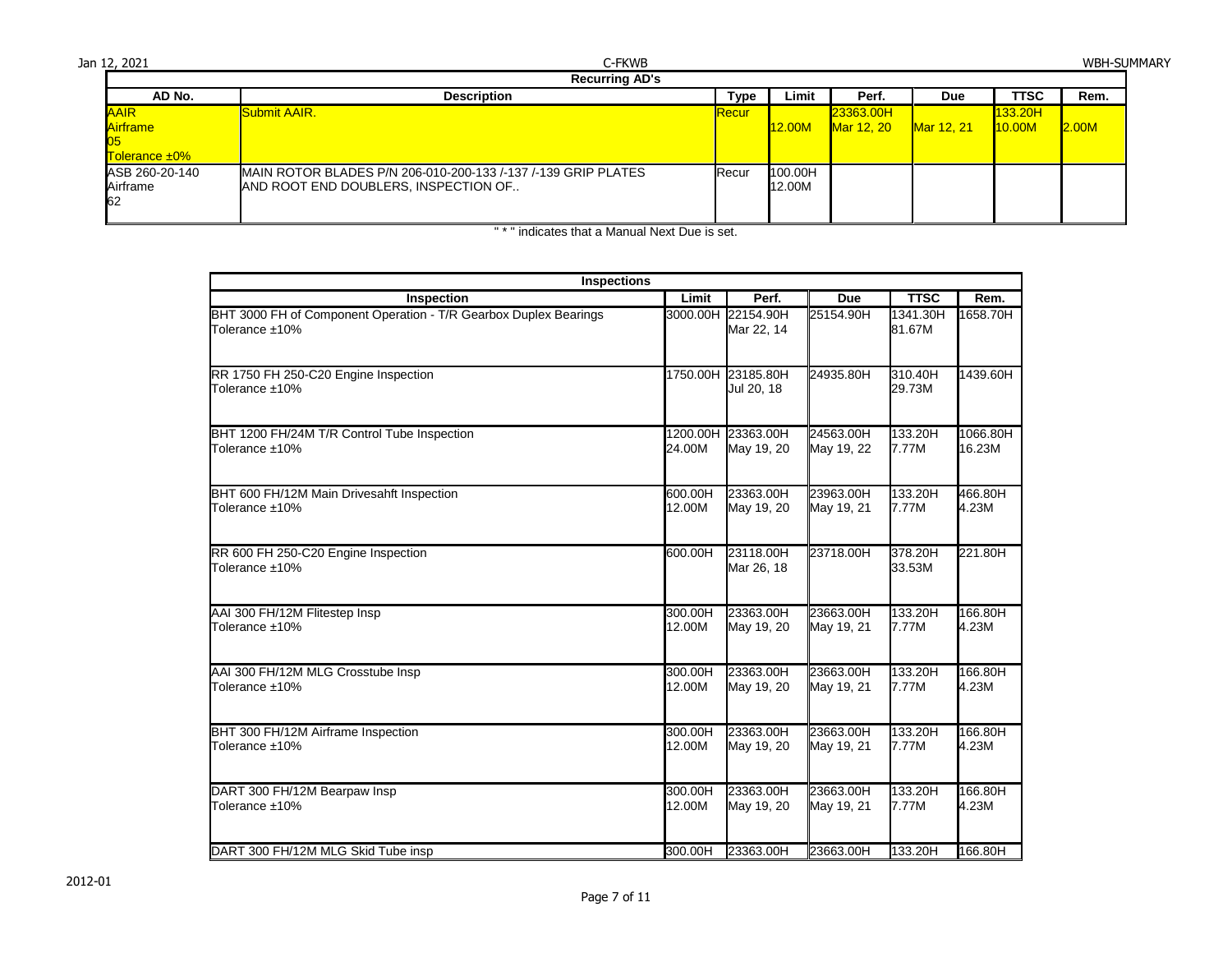Jan 12, 2021 C-FKWB WBH-SUMMARY

| Inspections                                                         |                    |                                               |                                      |                             |                         |  |  |  |  |  |  |
|---------------------------------------------------------------------|--------------------|-----------------------------------------------|--------------------------------------|-----------------------------|-------------------------|--|--|--|--|--|--|
| Inspection                                                          | Limit              | Perf.                                         | <b>Due</b>                           | <b>TTSC</b>                 | Rem.                    |  |  |  |  |  |  |
| Tolerance ±10%                                                      | 12.00M             | May 19, 20                                    | May 19, 21                           | 7.77M                       | 4.23M                   |  |  |  |  |  |  |
| RR 300 FH 250-C20 Engine Inspection<br>Tolerance ±10%               | 300.00H<br>12.00M  | 23363.00H<br>May 19, 20                       | 23663.00H<br>May 19, 21              | 133.20H<br>7.77M            | 166.80H<br>4.23M        |  |  |  |  |  |  |
| CASEY COPTER 600 FH or 24 Months Heater Insp.<br>Tolerance ±10%     | 600.00H<br>24.00M* | 23055.70H<br>Aug 19, 17 *                     | 23655.70H<br>Dec 30, 20 *            | 440.50H<br>40.77M*          | 159.50H<br>$-0.40M^{*}$ |  |  |  |  |  |  |
| RR 1500 FH 250-C20 Engine Inspection<br>Tolerance ±10%              |                    | <mark>1500.00H 22131.00H</mark><br>Nov 16, 13 | 23631.00H                            | 1365.20H<br>85.87M          | 134.80H                 |  |  |  |  |  |  |
| <b>CASEY COPTER 300 FH Heater Insp</b><br>Tolerance ±10%            | 300.00H            | 23285.50H<br>Apr 14, 19 *                     | 23585.50H<br>Dec 30, 20 <sup>*</sup> | 210.70H<br>20.93M*          | 89.30H<br>$-0.40M^*$    |  |  |  |  |  |  |
| <b>BHT 1200 FH Component Operation Inspection</b><br>Tolerance ±10% |                    | 1200.00H 22356.40H<br>Oct 8, 14               | 23556.40H                            | 1139.80H<br>75.13M          | 60.20H                  |  |  |  |  |  |  |
| <b>BHT 1200 FH Inspection</b><br>Tolerance ±10%                     |                    | 1200.00H 22356.40H<br>Oct 8, 14               | 23556.40H                            | 1139.80H<br>75.13M          | 60.20H                  |  |  |  |  |  |  |
| BHT 50 FH MRH/TRH/Swashplate Greasing                               | 50.00H             | 23496.20H<br>Nov 27, 20                       | 23546.20H                            | $0.00\overline{H}$<br>1.50M | 50.00H                  |  |  |  |  |  |  |
| AAI 100 FH Pax Shoulder Harness Insp<br>Tolerance ±10%              | 100.00H            | 23444.80H<br>Aug 24, 20                       | 23544.80H                            | 51.40H<br>4.60M             | 48.60H                  |  |  |  |  |  |  |
| AAI 100 FH Spacemaker Insp<br>Tolerance ±10%                        | 100.00H            | 23444.80H<br>Aug 24, 20                       | 23544.80H                            | 51.40H<br>4.60M             | 48.60H                  |  |  |  |  |  |  |
| AAI 100 FH/12M Cabin Floor Protection Insp<br>Tolerance ±10%        | 100.00H<br>12.00M  | 23444.80H<br>Aug 24, 20                       | 23544.80H<br>Aug 24, 21              | 51.40H<br>4.60M             | 48.60H<br>7.40M         |  |  |  |  |  |  |
| AAI 100 FH/12M Collective Safety Cover Insp<br>Tolerance ±10%       | 100.00H<br>12.00M  | 23444.80H<br>Aug 24, 20                       | 23544.80H<br>Aug 24, 21              | 51.40H<br>4.60M             | 48.60H<br>7.40M         |  |  |  |  |  |  |
| AAI 100 FH/12M Crew Shoulder Harness Insp<br>Tolerance ±10%         | 100.00H<br>12.00M  | 23444.80H<br>Aug 24, 20                       | 23544.80H<br>Aug 24, 21              | 51.40H<br>4.60M             | 48.60H<br>7.40M         |  |  |  |  |  |  |
|                                                                     |                    |                                               |                                      |                             |                         |  |  |  |  |  |  |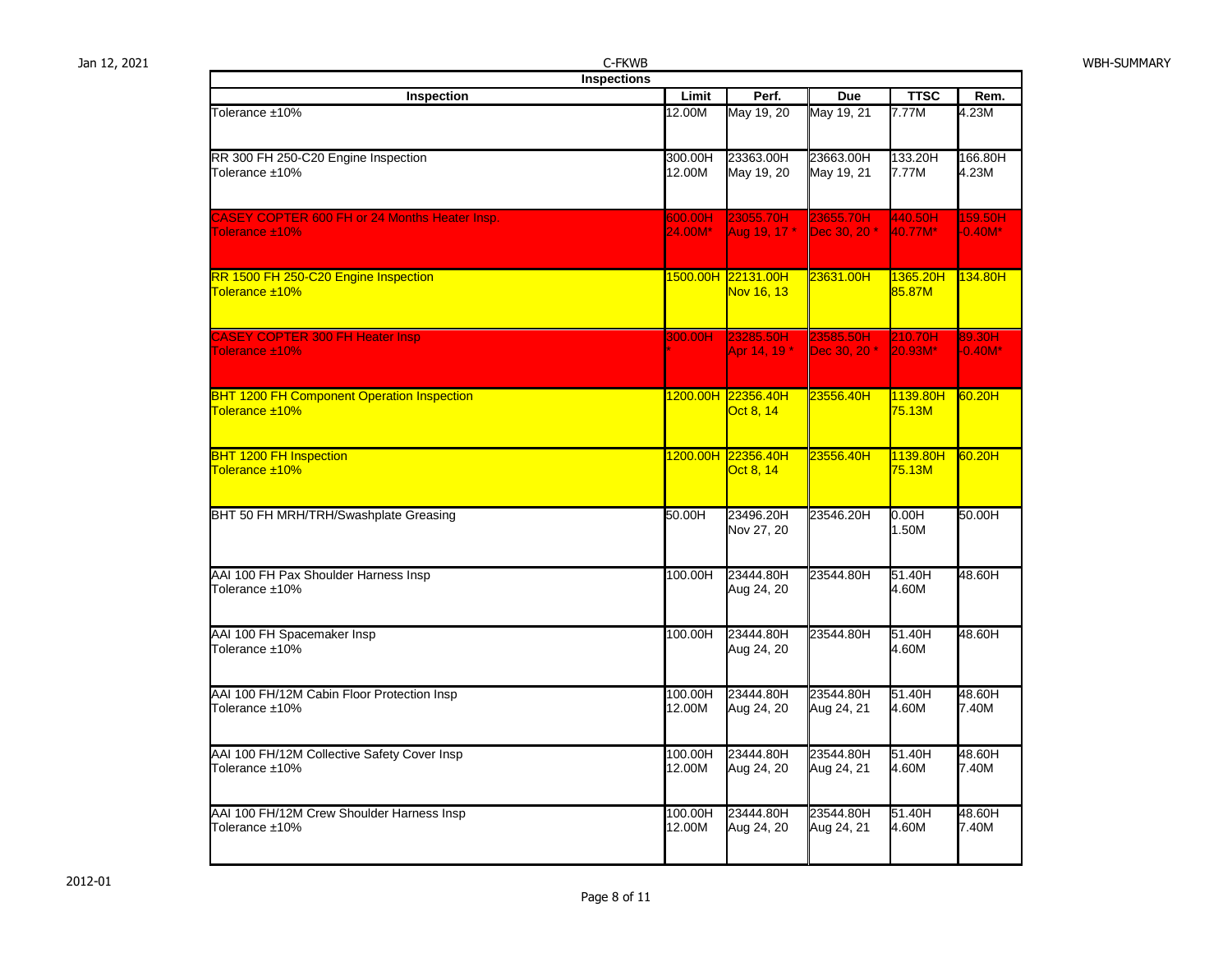| Jan 12, 2021 | C-FKWB                                                                          |                   |                                 |                         |                                 |                 | <b>WBH-SUMMARY</b> |
|--------------|---------------------------------------------------------------------------------|-------------------|---------------------------------|-------------------------|---------------------------------|-----------------|--------------------|
|              | <b>Inspections</b>                                                              |                   |                                 |                         |                                 |                 |                    |
|              | Inspection                                                                      | Limit             | Perf.                           | <b>Due</b>              | <b>TTSC</b>                     | Rem.            |                    |
|              | AAI 100 FH/12M Cyclic Safety Cover Insp<br>Tolerance ±10%                       | 100.00H<br>12.00M | 23444.80H<br>Aug 24, 20         | 23544.80H<br>Aug 24, 21 | 51.40H<br>4.60M                 | 48.60H<br>7.40M |                    |
|              | AHL 100 FH Deferred Defect Review and Re-inspection                             | 100.00H           | 23444.80H<br>Aug 24, 20         | 23544.80H               | 51.40H<br>4.60M                 | 48.60H          |                    |
|              | AHL 100 FH Verification of Installed Safety Wire on F.A.K, F/E and Survival Kit | 100.00H           | 23444.80H<br>Aug 24, 20         | 23544.80H               | 51.40H<br>4.60M                 | 48.60H          |                    |
|              | BHT 100 FH Litter Kit Insp<br>Tolerance ±10%                                    | 100.00H           | 23444.80H<br>Aug 24, 20         | 23544.80H               | 51.40H<br>4.60M                 | 48.60H          |                    |
|              | BHT 100 FH Particle Separator Insp<br>Tolerance ±10%                            | 100.00H           | 23444.80H<br>Aug 24, 20         | 23544.80H               | 51.40H<br>4.60M                 | 48.60H          |                    |
|              | BHT 100 FH/12M Airframe Inspection<br>Tolerance ±10%                            | 100.00H<br>12.00M | 23444.80H<br>Aug 24, 20         | 23544.80H<br>Aug 24, 21 | 51.40H<br>4.60M                 | 48.60H<br>7.40M |                    |
|              | CASEY COPTER 100 FH Heater Insp<br>Tolerance ±10%                               | 100.00H           | 23444.80H<br>Aug 24, 20         | 23544.80H               | 51.40H<br>4.60M                 | 48.60H          |                    |
|              | NMH 100 FH Cargo Mirror Insp<br>Tolerance ±10%                                  | 100.00H           | 23444.80H<br>Aug 24, 20         | 23544.80H               | 51.40H<br>4.60M                 | 48.60H          |                    |
|              | ONBOARD 100 FH/12M Cargo Hook Insp<br>Tolerance ±10%                            | 100.00H<br>12.00M | 23444.80H<br>Aug 24, 20         | 23544.80H<br>Aug 24, 21 | 51.40H<br>4.60M                 | 48.60H<br>7.40M |                    |
|              | <b>BHT 1500 FH of Component Operations</b><br>Tolerance ±10%                    |                   | 1500.00H 22024.30H<br>Sep 1, 14 | 23524.30H               | <mark>1471.90H</mark><br>76.37M | 28.10H          |                    |
|              | RR 25 FH/1 Week Engine Power Check (When Operational)                           | 25.00H            | 23492.80H<br>Nov 21, 20         | 23517.80H               | 3.40H<br>1.70M                  | 21.60H          |                    |
|              | RR 150 FH 250-C20 Engine Inspection<br>Tolerance ±10%                           | 150.00H<br>12.00M | 23363.00H<br>May 19, 20         | 23513.00H<br>May 19, 21 | 133.20H<br>7.77M                | 16.80H<br>4.23M |                    |
|              | A/C Refueling Gear Inspection and Filter Change<br>Tolerance ±10%               | 12.00M            | 23383.60H<br>May 25, 20         | May 25, 21              | 112.60H<br>7.57M                | 4.43M           |                    |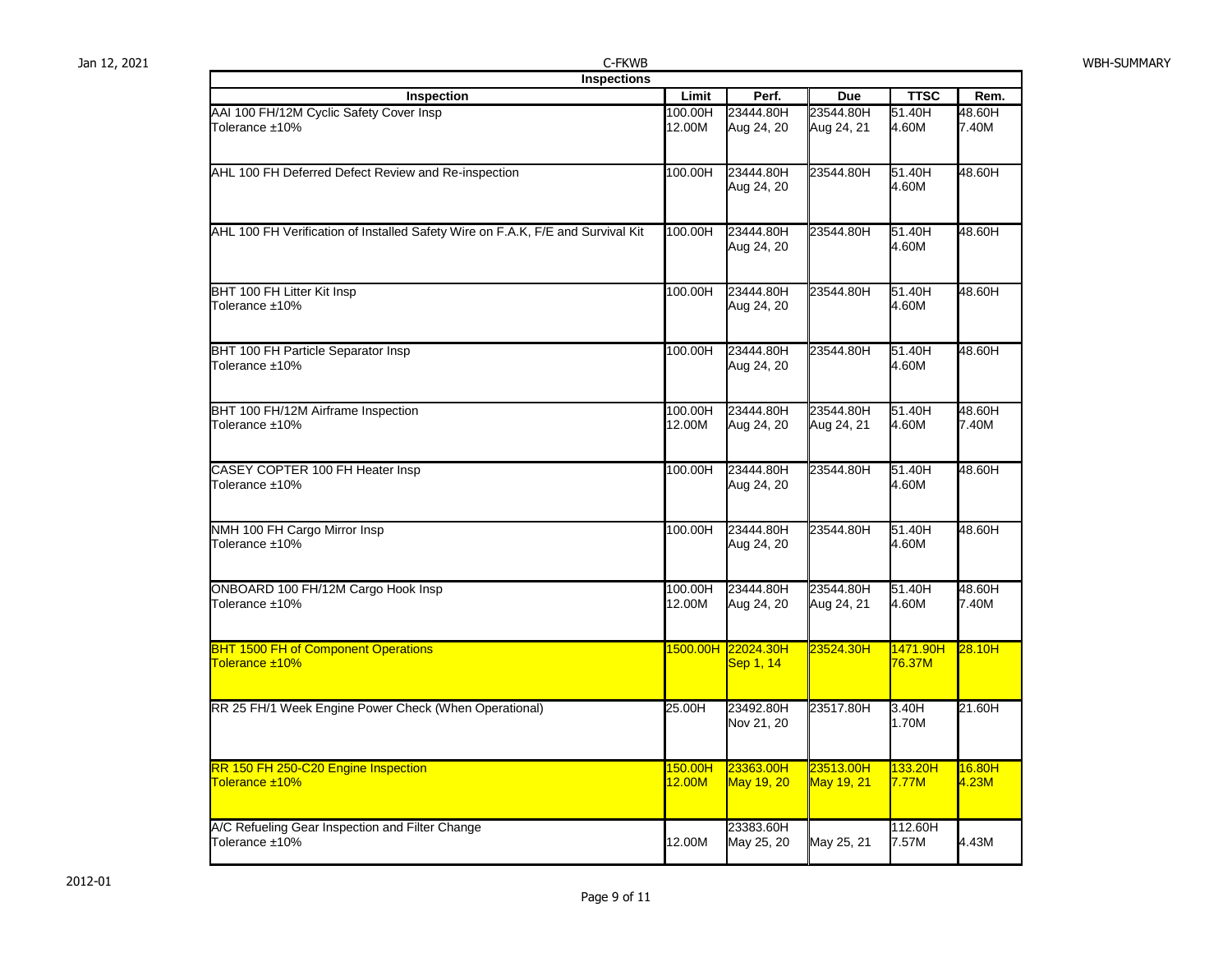Jan 12, 2021 C-FKWB WBH-SUMMARY

| <b>Inspections</b>                                                   |        |                         |                   |                   |          |
|----------------------------------------------------------------------|--------|-------------------------|-------------------|-------------------|----------|
| <b>Inspection</b>                                                    | Limit  | Perf.                   | <b>Due</b>        | <b>TTSC</b>       | Rem.     |
|                                                                      |        |                         |                   |                   |          |
| AAI 12 Month T/R Pedal Lock-Out Kit Insp<br>Tolerance ±10%           | 12.00M | 23382.60H<br>May 24, 20 | May 24, 21        | 113.60H<br>7.60M  | 4.40M    |
| <b>AHL 1 Month Ground Run</b>                                        |        | 23479.60H               |                   | 16.60H            |          |
| Tolerance ±10%                                                       | 1.00M  | Nov 16, 20              | Dec 16, 20        | 1.87M             | $-0.87M$ |
| AHL 12 Month A/C Document & PAX Safety Card Insp<br>Tolerance ±10%   | 12.00M | 23479.60H<br>Nov 16, 20 | Nov 16, 21        | 16.60H<br>1.87M   | 10.13M   |
| AHL 12M FMS Placard Review                                           | 12.00M | 23479.60H<br>Nov 16, 20 | Nov 16, 21        | 16.60H<br>1.87M   | 10.13M   |
| <b>AHL 24 Month Pitot Static System Insp</b><br>Tolerance ±10%       | 24.00M | 23271.00H<br>Feb 26, 19 | Feb 26, 21        | 225.20H<br>22.53M | 1.47M    |
| <b>AHL 24 Month Transponder Correlation Insp</b><br>Tolerance ±10%   | 24.00M | 23271.00H<br>Feb 26, 19 | <b>Feb 26, 21</b> | 225.20H<br>22.53M | 1.47M    |
| BHT 12 Month Airframe Inspection<br>Tolerance ±10%                   | 12.00M | 23363.00H<br>May 19, 20 | May 19, 21        | 133.20H<br>7.77M  | 4.23M    |
| BHT 12M Internal Mast Inspection                                     | 12.00M | 23363.00H<br>May 19, 20 | May 19, 21        | 133.20H<br>7.77M  | 4.23M    |
| BHT 24 Month Airframe Inspection<br>Tolerance ±10%                   | 24.00M | 23285.50H<br>Apr 14, 19 | Apr 14, 21        | 210.70H<br>20.93M | 3.07M    |
| BHT Float Landing Gear SI-206-26 Annual Inspection<br>Tolerance ±10% | 12.00M | 23382.60H<br>May 24, 20 | May 24, 21        | 113.60H<br>7.60M  | 4.40M    |
| <b>KANNAD 1Month 406 ELT Insp</b>                                    | 1.00M  | 23479.60H<br>Nov 16, 20 | Dec 16, 20        | 16.60H<br>1.87M   | $-0.87M$ |
| Whelen 12 Month LED Taxi/Landing Light Inspection                    | 12.00M | 23363.00H<br>May 19, 20 | May 19, 21        | 133.20H<br>7.77M  | 4.23M    |

" \* " indicates that a Manual Next Due is set.